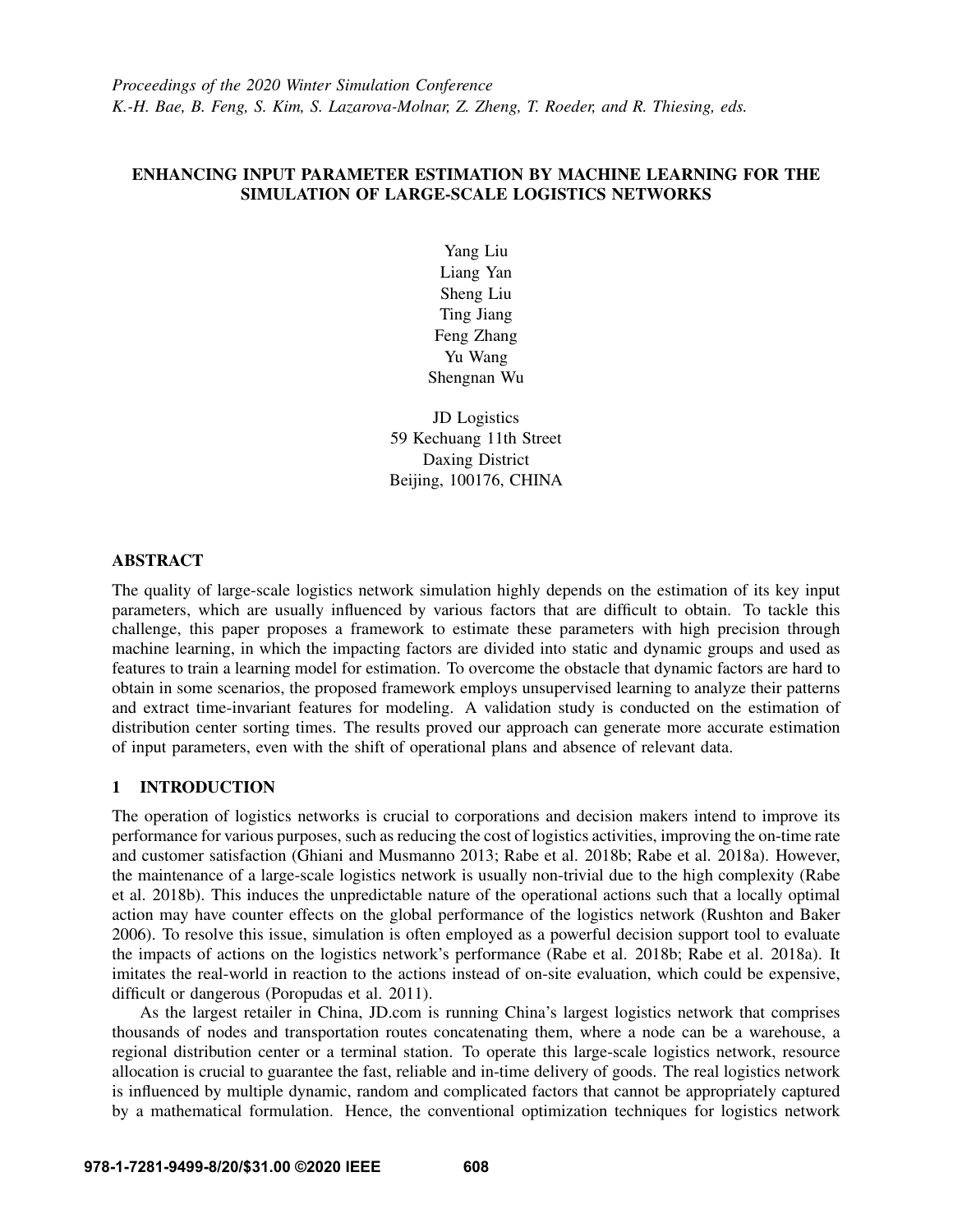#### *Liu, Yan, Liu, Jiang, Zhang, Wang, and Wu*

planning usually need many assumptions which may not be plausible. In contrast, simulation models can incorporate enough details of the logistics network, and hence the decision makers can achieve a more concrete evaluation of the strategies. Thus, we have built a simulation model that mimics our logistics network, which depicts the whole shipping process, where an item purchased online is packaged and shipped from a warehouse and forwarded by distribution center(s) to the station closest to the customer for final delivery. As a customer may place multiple orders simultaneously, the items purchased at the same time are usually packaged and delivered together and referred to as a "shipping bill". Given a generated plan, the simulation model emulates the processing state of each shipping bill, thereby gaining a global view of the logistics network for multiple purposes such as time efficiency inspection, system bottleneck identification and resource allocation rationality checking.

While simulation techniques demonstrates the advantages on analyzing the complex systems, it relies on the input data models to capture the characteristics of the real world [\(Barton 2012\)](#page-9-0). In fact, input parameter modeling is a long existing domain in simulation research since an appropriate input data model can effectively complement the simulation system and improve the accuracy [\(Rabe and Scheidler 2014\)](#page-10-5). A key challenge on the construction of input model is that it is approximated from the finite samples in the real world. This induces uncertainties and errors of estimation, which is subsequently propagated to the simulation output [\(Barton 2012;](#page-9-0) [Zhou and Xie 2015\)](#page-11-0). Based on our observation from the simulation of JD logistics network, the quality of input data modeling significantly impacts the accuracy of simulation results. Several sampling and approximation approaches have been explored to address this issue [\(Barton](#page-9-0) [2012;](#page-9-0) [Xie et al. 2014;](#page-10-6) [Poropudas et al. 2011;](#page-10-4) [Law 2013\)](#page-10-7). These methods basically aim to discover the statistical distributions of the input variables and the reliability cannot be guaranteed without considering the underlying impacting factors [\(Li and Ji 2019\)](#page-10-8). Furthermore, a decision maker may desire to simulate a future or virtual event, in which scenario no historical data is available for sampling or approximation due to the shift of configuration.

Inspired by the recent success of machine learning applications in various domains, we explore to incorporate machine learning techniques into input parameter modeling for logistics network simulation in this work. In the logistics network operated by JD Logistics, the performance (e.g., processing time) of the nodes and routes are critical inputs of the simulation model. The key challenge we are facing to estimate them is that in such a huge logistics network, the performance of each component is impacted by very complex external factors, thereby posing difficulties on the accurate estimation. Therefore, We intend to investigate the underlying factors that impact the input data distribution and mathematically model the impact using machine learning techniques. In this approach, the components (e.g., nodes and routes in the logistics network) are represented by a list of features extracted from the impacting factors, which are subsequently mapped to the desired input data using a model trained on historical record. The advantage of this approach is reflected by both the accuracy and robustness. For instance, the characteristics of a component may shift if the operation policy is updated, in which scenario the data sampled from historical record can not be used directly for statistical modeling. In contrast, the machine learning based modeling can handle this update appropriately and generate reliable input data for simulation as long as the values of features are clearly given.

Due to the aforementioned advantages, machine learning technique has attracted attentions from the simulation community and is employed to facilitate the simulation systems for multiple purposes [\(Negahban](#page-10-9) [2017;](#page-10-9) [Elbattah et al. 2018;](#page-10-10) [Feng et al. 2018;](#page-10-11) [Batata et al. 2018;](#page-10-12) [Giabbanelli 2019;](#page-10-13) [Hoog and Sander 2019;](#page-10-14) [Li and Ji 2019\)](#page-10-8). In [\(Negahban 2017\)](#page-10-9), simulation model calibration is carried out using deep neural network to reduce the uncertainty in agents' rules. In [\(Hoog and Sander 2019\)](#page-10-14) and [\(Feng et al. 2018\)](#page-10-11), deep neural networks have been designed to emulate the simulation system outputs from inputs, which accelerates the evaluation of actions by avoiding iterative execution of the simulation procedure. In [\(Elbattah et al.](#page-10-10) [2018\)](#page-10-10), clustering methods are used to gain insights from patients' characteristics to facilitate care pathway design. In [\(Li and Ji 2019\)](#page-10-8), Bayesian deep neural network is investigated to estimate input data distribution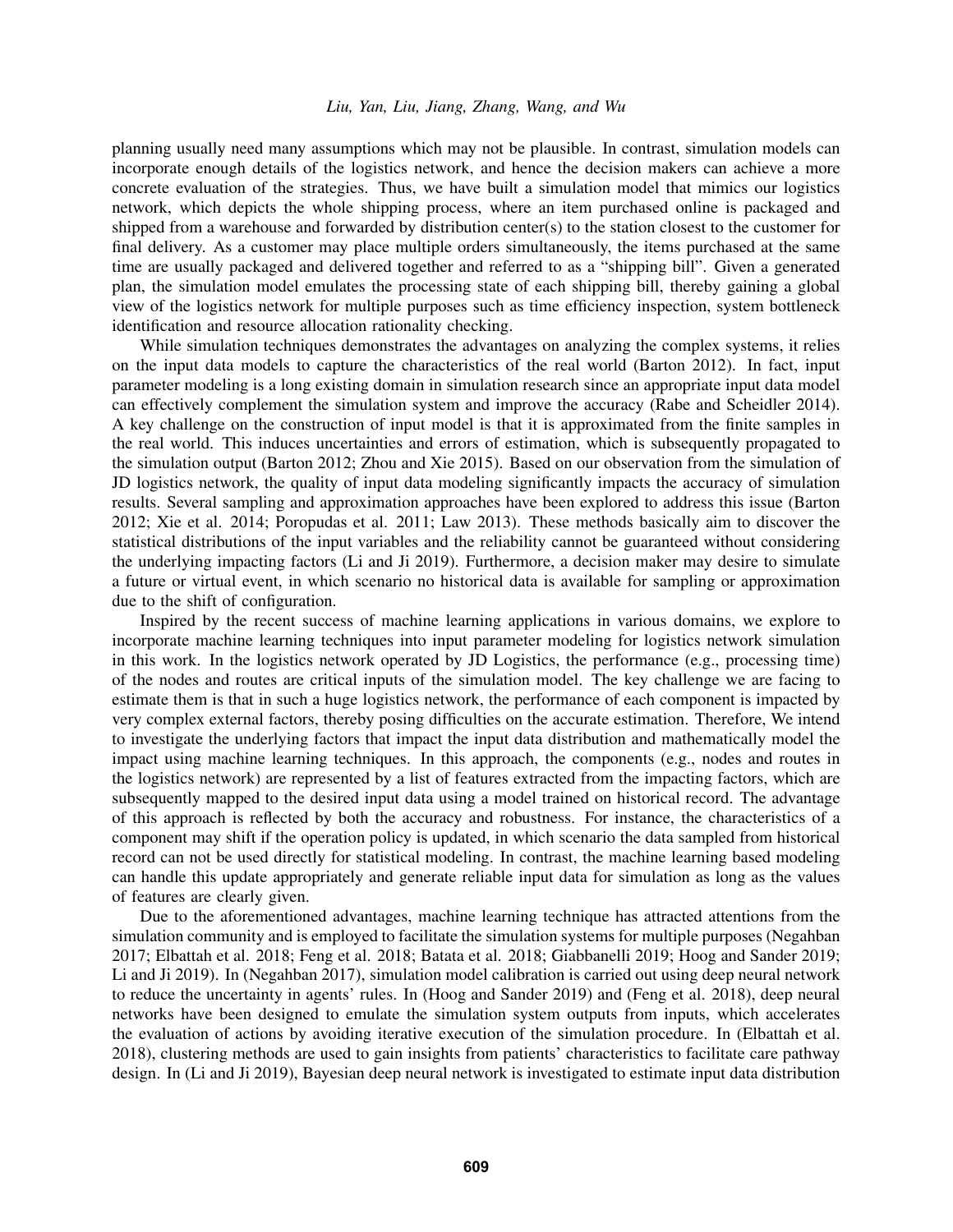considering the impact of external factors for road paving operation. Despite the success of these recent attempts, there still exists unsolved issues.

Through analyzing the data, we found that the factors impacting input data distribution can be categorized into static factors (e.g., location based factors) and dynamic factors (e.g., recent volume of shipping bills), where dynamic factors can reflect the important time-varying characteristics. While static factors are time-invariant and directly available, dynamic factors are varying over the time horizon. It means that the future values of dynamic factors are not known at the current moment and can be obtained only by simulation or prediction, which usually subject to high cost and non-negligible errors. For instance, in the prediction of distribution sorting time, it is natural to consider the recent volume of shipping bills near the sorting date as features for modeling. However, this information cannot be available if the simulation analyzes far future events, thereby posing difficulties on the accurate prediction. The same problem can also be encountered when considering other dynamic factors.

To address this issue, we investigate the data patterns of dynamic factors using unsupervised learning and transfer them into static features, thereby improving the robustness of the modeling framework. To be specific, clustering techniques are employed to discover the similarity between logistics network components in terms of various dynamic factors. We notice that although dynamic factors are time-varying, they can reflect time-invariant characteristics. For instance, the volume of shipping bills of a distribution center is affected by the factors such as scale, processing capability and the regional level of consumption. The clustering methods can help extract the relevant information by discovering distinguishable patterns and assign a component to the type of pattern it belongs to. The discovered patterns are subsequently used as features of the supervised machine learning model instead of the raw dynamic factors. This effectively overcomes the difficulty induced by the lacking of future data record. Note that there are a variety of input parameters for a complex simulation model. In this work, we take the estimation of sorting times in distribution centers as an example to validate our methodology since it has a crucial impact to the simulation result. However, the proposed methodology can be easily generalized to the estimation of other input parameters such as loading, unloading and transportation times. Thus, the contributions of this work are summarized as follows

- A machine learning framework is formulated to analyze the key input parameters of a large-scale logistics network associated with the underlying impacting factors.
- Unsupervised learning techniques are employed to discover the data pattern of dynamic factors and resolve the difficulty induced by the lacking of future data.
- The proposed method is validated on the estimation of distribution center sorting time extracted from real JD Logistics data. As demonstrated by the experimental results, it outperforms the conventional method on estimation accuracy.

The remainder of this paper is organized as follows. The machine learning framework for input parameter modeling is presented in Section [2.](#page-2-0) The patterns of dynamic factors are analyzed and transferred using unsupervised learning in Section [3.](#page-4-0) Experiments are conducted to evaluate the proposed method in Section [4.](#page-6-0) Finally, we conclude in Section [5.](#page-9-1)

### <span id="page-2-0"></span>2 MODELING FRAMEWORK

Given a logistics network, suppose that the simulation input we want to estimate is the distribution center sorting time  $y_i$ , where  $i \in \{1, 2, ..., N\}$  represents the index of a shipping bill. For each  $y_i$ , we consider *m* impacting factors represented by  $X_i \in \mathbb{R}^m$ . In this scenario, we desire to learn a mathematical mapping from  $X_i$  to  $y_i \forall i \in \{1, 2, ..., N\}$ , denoted by

$$
y_i = \phi(g(X_i)) + \varepsilon_i, \tag{1}
$$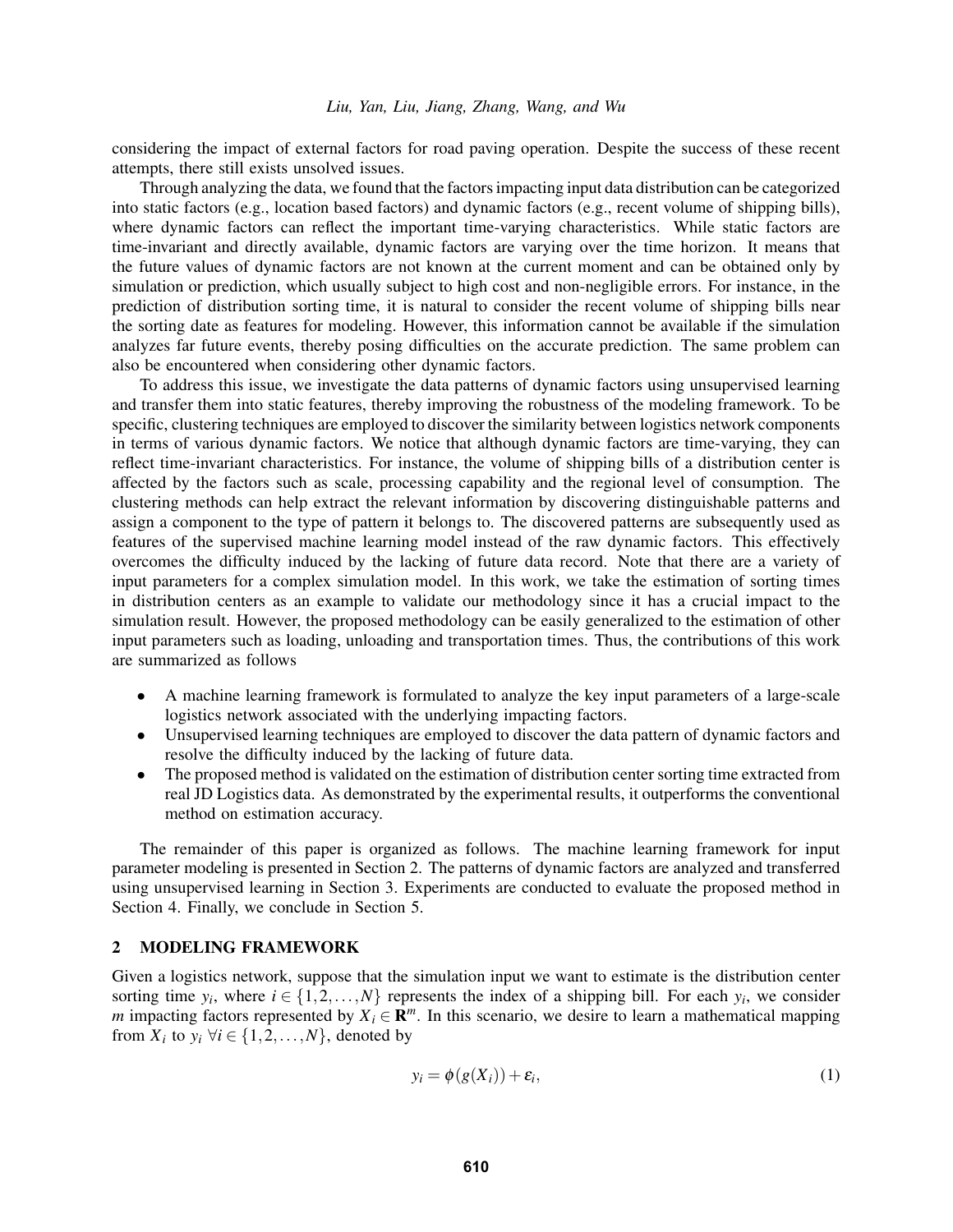#### *Liu, Yan, Liu, Jiang, Zhang, Wang, and Wu*

where  $\phi(\cdot)$  is the mapping function,  $g(\cdot)$  is a projection that transfers  $X_i$  into the format required by  $\phi(\cdot)$ and  $\varepsilon_i$  is a noise term. In the developed framework, XGBoost [\(Chen and Guestrin 2016\)](#page-10-15) is selected for the modeling of  $\phi(\cdot)$  since it has achieved state-of-the-art results on a wide variety of machine learning tasks. Although the developed framework is not limited to a specific machine learning technique, we include the key steps of XGBoost in this section to make the technical details more clear to the readers. Thus, the mathematical mapping  $\phi(\cdot)$  is presented in the form [\(Chen and Guestrin 2016\)](#page-10-15)

<span id="page-3-0"></span>
$$
\hat{y}_i = \phi(g(X_i)) = \sum_{k=1}^K f_k(g(X_i)),
$$
\n(2)

where each term  $f(\cdot)_k$  is constructed by a regression tree and  $\hat{y}_i$  is the estimated value of  $y_i$ . Given the form in Eqn. [\(2\)](#page-3-0), XGBoost aims to minimize the estimation error over all the data samples subject to regularization constraints [\(Chen and Guestrin 2016\)](#page-10-15)

<span id="page-3-1"></span>
$$
L(\phi) = \sum_{i} l(y_i, \hat{y}_i) + \sum_{k} \Omega(f_k(\cdot)),
$$
\n(3)

where  $l(\cdot)$  is mean-squared error for regression tasks and the regularization term penalizes the complexity of the trees to avoid overfitting, denoted by [\(Chen and Guestrin 2016\)](#page-10-15)

<span id="page-3-2"></span>
$$
\Omega(f(\cdot)) = \gamma T + \frac{1}{2}\lambda \|\omega\|^2. \tag{4}
$$

*T* and  $\omega$  are the total numbers and scores of leaves in the trees, respectively.  $\gamma$  and  $\lambda$  are hyper-parameters. Due to the indifferentiable nature of a tree ensemble model, the objective depicted in Eqn. [\(3\)](#page-3-1) and Eqn. [\(4\)](#page-3-2) is optimized in a greedy manner, such that at iteration *k* a regression tree  $f_k(\cdot)$  aims to minimize [\(Chen](#page-10-15) [and Guestrin 2016\)](#page-10-15)

$$
L^{k} = \sum_{i} l(y_{i}, \hat{y}_{i}^{k-1} + f_{k}(g(X_{i}))) + \Omega(f_{k}(\cdot)),
$$
\n(5)

where  $\hat{y}_i^{k-1}$  is the estimated value of data sample *i* obtained at iteration  $k-1$ . It is further approximated using second-order gradient as [\(Chen and Guestrin 2016\)](#page-10-15)

$$
L^{k} = \sum_{i} \left[ l(y_{i}, \hat{y}_{i}^{k-1}) + \frac{\partial l(y_{i}, \hat{y}_{i}^{k-1})}{\partial \hat{y}_{i}^{k-1}} f_{k}(g(X_{i})) + \frac{1}{2} \frac{\partial^{2} l(y_{i}, \hat{y}_{i}^{k-1})}{\partial^{2} \hat{y}_{i}^{k-1}} f_{k}(g(X_{i}))^{2} \right] + \Omega(f_{k}(\cdot)),
$$
(6)

which is subsequently solved using the bags of tricks described in [\(Chen and Guestrin 2016\)](#page-10-15).

For our estimation task, it is extremely important to identify those dominant factors that have the most impact on the sorting time from the  $X_i$ . Based on the domain knowledge from logistics network management, we focus on the time that the sorting activity happens and the characteristics of distribution centers, which can be divided into static factors and dynamic factors. For static factors, we consider geographical and scale factors of the distribution centers. For dynamic factors, we consider the recent volume and distribution of shipping bills processed by the distribution centers. For a distribution center, the volume of shipping bills refers to the average number of shipping bills processed each day and the distribution of shipping bills refers to the number of shipping bills processed at each time slot of the day. The dynamic factors contain rich information about the scale, processing capability and schedule of the distribution centers, thereby having important impact to the sorting time. However, as discussed in Section [1,](#page-0-0) the relevant data cannot be available when considering a far future event. This motivates us to transfer the dynamic factors into static features via the projection  $g(\cdot)$ , which is studied in Section [3.](#page-4-0)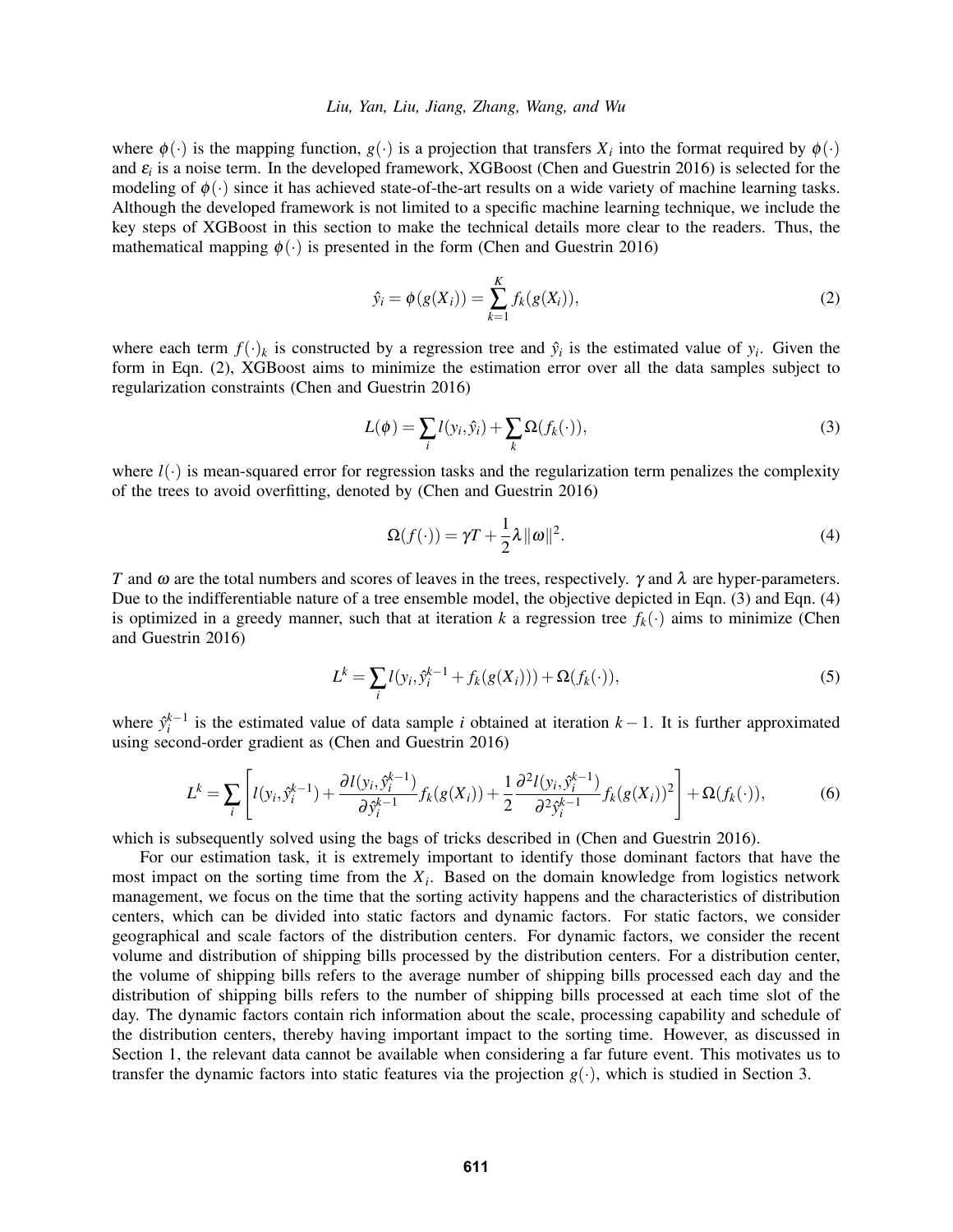### <span id="page-4-0"></span>3 DYNAMIC FACTOR ANALYSIS

In order to discover the underlying patterns of the dynamic factors, unsupervised learning is adopted to analyze the volume and distribution of recent processed shipping bills for each distribution center. Considering the unique characteristics of each factor, different unsupervised learning techniques are applied for the information extraction from each one.

#### <span id="page-4-1"></span>3.1 Volume Analysis

For each distribution center, the volume of shipping bills is analyzed using clustering method such that the distribution centers with similar volume of shipping bills can be arranged in the same group. Subsequently, the index of clusters can be used as features for the estimation of sorting time. Although there exists a number of clustering methods, we choose hierarchical clustering because we expect to generate relatively smaller clusters that can accurately represent the within-cluster similarities [\(Zhang et al. 2013;](#page-11-1) [P. Tan and](#page-10-16) [Kumar 2006\)](#page-10-16).

In order to illustrate the clustering procedure, we consider a set of distribution centers denoted by  $\mathscr{D}$ . For each distribution center  $j \in \mathcal{D}$ , we compute the average volume of shipping bills for each day over a recent time period, which is denoted by *b<sup>j</sup>* . As mentioned in Section [2,](#page-2-0) it contains the global scale and processing capability information of each distribution center. Subsequently, hierarchical clustering is used for the discovery of data patterns. The hierarchical clustering method is executed in a greedy fashion. It initializes each distribution center as a cluster and iteratively merge the clusters with minimum distance together until the desired number of clusters is achieved. For the computation of distance between two clusters, complete-link method is utilized since it can naturally break down the long connection between data points by penalizing the large clusters in the merging step and form relatively smaller clusters [\(Zhang](#page-11-1) [et al. 2013\)](#page-11-1). Thus, the distance between two clusters  $\psi_i$  and  $\psi_j$  is defined as

<span id="page-4-2"></span>
$$
d(\psi_i, \psi_j) = \max |b_{\alpha} - b_{\beta}|, \forall b_{\alpha} \in \psi_i, b_{\beta} \in \psi_j.
$$
 (7)

Furthermore, note that the variable for clustering *b<sup>j</sup>* is a scalar, the clustering procedure can be accelerated by pre-ordering the distribution centers according to the value of  $b_j$  and only compute the distances between adjacent clusters.

A commonly used technique to automatically determine the optimal number of clusters along with hierarchical clustering is L-method [\(Salvador and Chan 2004\)](#page-10-17). It varies the number of desired clusters from 1 to  $|\mathscr{D}|-1$  and for each desired number of clusters *t*, it records the distance between the latest merged clusters as  $\theta_t$ . Given the decreasing sequence  $\theta = [\theta_1, \theta_2, \dots, \theta_{|\mathscr{D}|-1}]$ , it aims to discover the location with sharpest transition. To implement this, we separate  $\theta$  into two parts, which are  $\theta_l = [\theta_1, \dots, \theta_c]$  and  $\theta_r = [\theta_{c+1}, \dots, \theta_{|\mathcal{D}|-1}]$ . Subsequently,  $\theta_l$  and  $\theta_r$  are fitted using least squared method and the corresponding root-mean-squared errors are denoted by  $e_l$  and  $e_r$ , respectively. Finally, the optimal number of clusters  $c^*$ is computed by minimizing the weighted sum of the root-mean-squared errors as

<span id="page-4-3"></span>
$$
c^* = \operatorname{argmin}_{c} c \cdot e_l + (|\mathcal{D}| - 1 - c) \cdot e_r.
$$
 (8)

Considering all the above procedures, the main steps of the hierarchical clustering for shipping bill volume analysis are presented in Algorithm [1.](#page-5-0)

#### <span id="page-4-4"></span>3.2 Distribution Analysis

Similar to Subsection [3.1,](#page-4-1) the distribution of shipping bills for each distribution center is analyzed using clustering method as well. The distribution of shipping bills for clustering is constructed as follows.

- Uniformly divide a day into *T* time slots.
- For each distribution center *j*, take the average volume of shipping bills in a recent time window at each time slot *t* as  $v_{j,t}$ .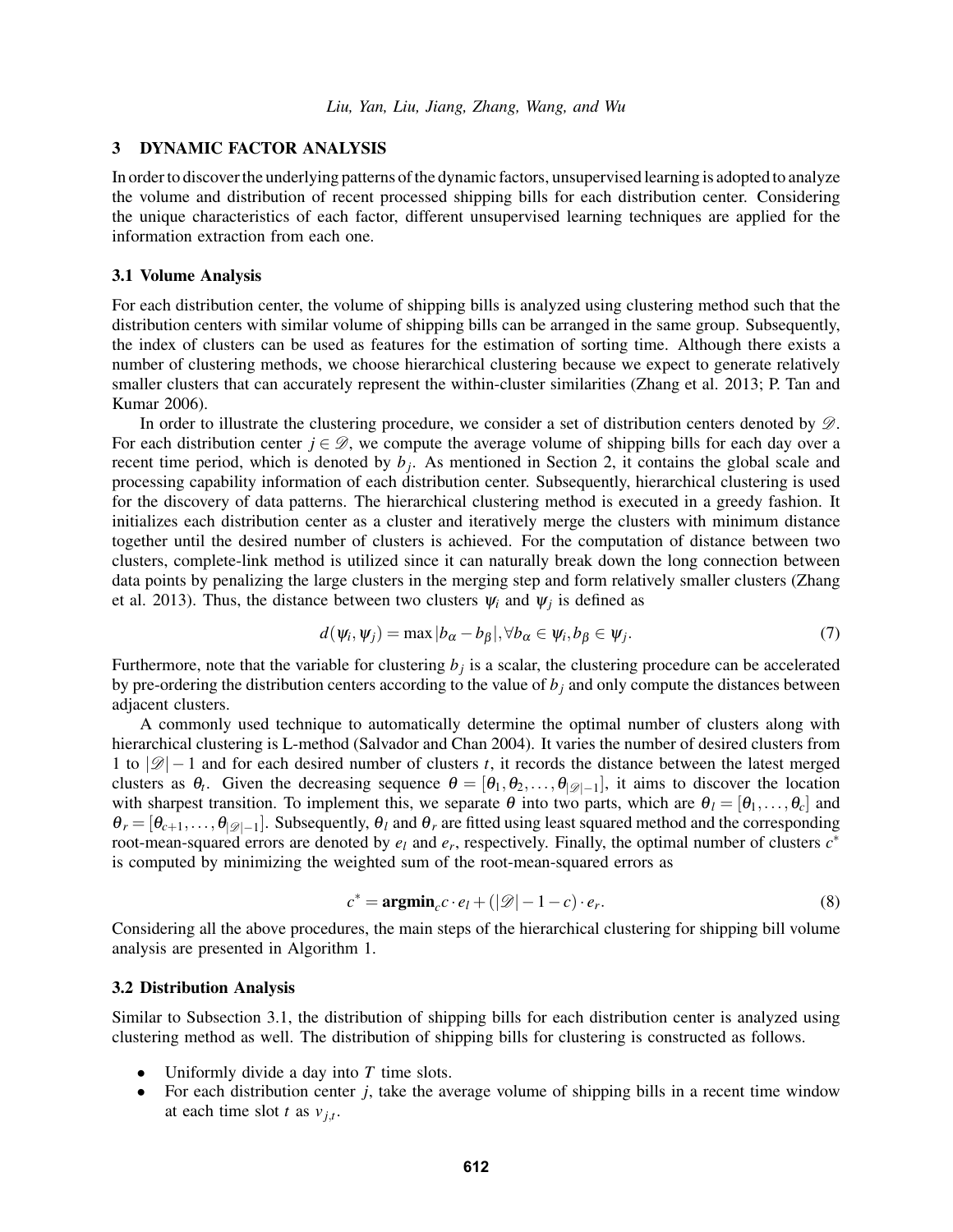<span id="page-5-0"></span>Algorithm 1 Hierarchical Clustering for Shipping Bill Volume Analysis.

- 1: Obtain the average volume of shipping bills  $b_j$  for each distribution center  $j \in \mathcal{D}$ .
- 2: Initialize each distribution center as a cluster and hence the number of initial clusters is  $t = |\mathscr{D}|$ .
- 3: while *t* > 1 do
- 4:  $t = t 1$ .
- 5: Use Equation [\(7\)](#page-4-2) to compute the distance between any two adjacent clusters.
- 6: Merge the two clusters with minimum distance and record the distance as  $\theta_t$ .
- 7: end while
- 8: Use Equation [\(8\)](#page-4-3) to compute the optimal number of clusters *c* ∗ .
- 9: Return the clustering result with  $c^*$  clusters.
	- Construct a vector  $\mathbf{v}_j = [v_{j,1}, v_{j,2}, \dots, v_{j,T}]$  for each distribution center  $j \in \mathcal{D}$  and normalize it such that  $\sum_t v_{i,t} = 1$ .

Apart from the local processing capability information, the feature vector  $\mathbf{v}_i$  also contains the scheduling information of distribution center *j*.

Subsequently, clustering algorithm is applied on  $v_j$  to group the distribution centers with similar shipping bill distribution patterns together. Among the existing clustering methods, spectral clustering is selected because it can provide robust solution for high-dimensional and noisy data [\(Zhang et al. 2011;](#page-11-2) [Ng et al.](#page-10-18) [2001;](#page-10-18) [Bach and Jordan 2003\)](#page-9-2). Given the data vectors, it first construct a similarity matrix  $W \in R^{[\mathscr{D}|\times|\mathscr{D}|]}$ , where  $W_{ij}$  is the similarity between distribution centers *i* and *j*, and hence **W** is symmetric. Among the multiple approaches to construct the similarity matrix, we choose the widely used Gaussian similarity. Thus,  $W_{ij}$  is computed by [\(Zhang et al. 2011;](#page-11-2) [Ng et al. 2001;](#page-10-18) [Bach and Jordan 2003\)](#page-9-2)

$$
\mathbf{W}_{ij} = \begin{cases} \exp -\frac{\|\mathbf{v}_i - \mathbf{v}_j\|^2}{2\sigma^2}, & i \neq j \\ 0, & i = j \end{cases} \tag{9}
$$

Subsequently, we compute the degree matrix [\(Zhang et al. 2011;](#page-11-2) [Ng et al. 2001;](#page-10-18) [Bach and Jordan 2003\)](#page-9-2)

<span id="page-5-2"></span>
$$
\mathbf{D} = diag(d_{11}, d_{22}, \dots, d_{|\mathcal{D}||\mathcal{D}|}),
$$
\n(10)

where  $d_{ii} = \sum_j \mathbf{W}_{ij}$ , and the Laplacian matrix [\(Zhang et al. 2011;](#page-11-2) [Ng et al. 2001;](#page-10-18) [Bach and Jordan 2003\)](#page-9-2)

<span id="page-5-3"></span><span id="page-5-1"></span>
$$
\mathbf{L} = \mathbf{I} - \mathbf{D}^{-\frac{1}{2}} \mathbf{W} \mathbf{D}^{-\frac{1}{2}}.
$$
 (11)

Suppose that the desired number of clusters is  $c$ . We obtain the top  $c$  largest eigenvalues of  $L$  and the corresponding eigenvectors, denoted by  $\{u_1, u_2, \ldots, u_c\}$ . The eigenvectors are stacked column-wise and form the matrix  $\mathbf{U} = [\mathbf{u}_1, \mathbf{u}_2, \dots, \mathbf{u}_c] \in \mathbb{R}^{|\mathcal{D}| \times c}$ . Subsequently, we obtain the matrix  $\mathbf{A} \in \mathbb{R}^{|\mathcal{D}| \times c}$  by normalizing each row of **U** such that  $A_{ij} = U_{ij}/(\sum_j U_{ij}^2)^{1/2}$ . Finally, we take each row of A as a data sample representing a distribution center and apply K-means clustering method to assign them into *c* clusters. The optimal number of clusters  $c$  and the parameter  $\sigma$  are determined by Calinski-Harabasz score, which is defined as the ratio of the between-clusters dispersion and the within-cluster dispersion [\(Calinski and JA](#page-10-19) [1974\)](#page-10-19). Thus, the parameters with the largest Calinski-Harabasz score are finally selected to generate the desired clustering result. Considering all the above procedures, the main steps of spectral clustering for shipping bill distribution analysis are summarized in Algorithm [2.](#page-6-1)

After clustering, the transferred dynamic factors, which are the cluster indices, of each sample are concatenated with static features and form the feature vector  $g(X_i)$ . Finally, the feature vector is fed into the XGBoost model  $\phi(\cdot)$  for the estimation of sorting time. Thus, the complete procedure for sorting time estimation is summarized in Algorithm [3.](#page-6-2)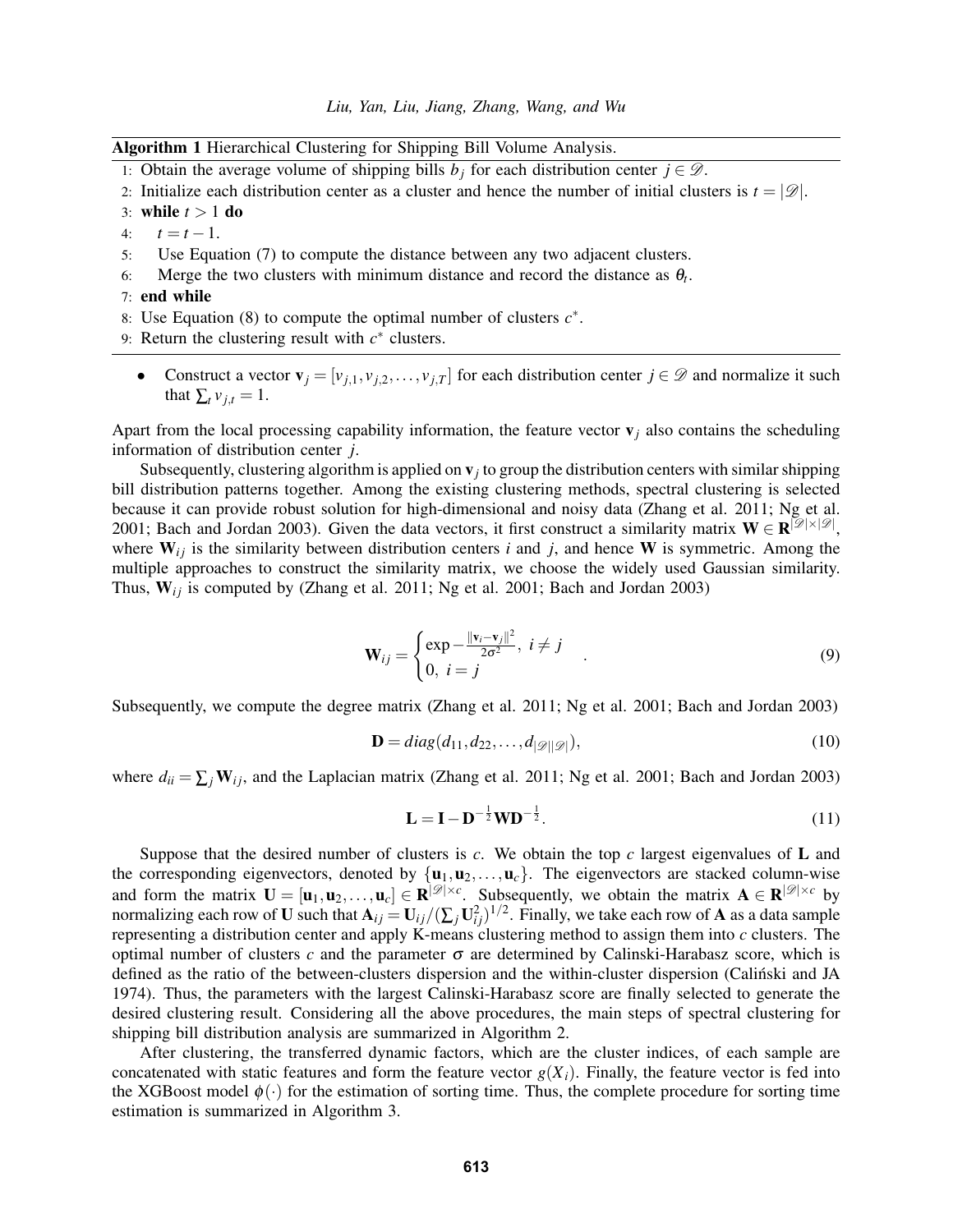<span id="page-6-1"></span>Algorithm 2 Spectral Clustering for Shipping Bill Distribution Analysis.

- 1: Construct the shipping bills distribution vector  $\mathbf{v}_i$  for each distribution center  $j \in \mathcal{D}$ .
- 2: Define the candidate set of parameters *c* and  $\sigma$  as  $\mathscr C$  and  $\Sigma$ .
- 3: for  $c \in \mathscr{C}$  and  $\sigma \in \Sigma$  do
- 4: Compute the similarity matrix, degree matrix and Laplacian matrix according to Equation [\(9\)](#page-5-1), [\(10\)](#page-5-2) and [\(11\)](#page-5-3).
- 5: Obtain the eigenvectors corresponding to the top *c* eigenvalues and construct the matrix U as  $U = [\mathbf{u}_1, \mathbf{u}_2, \dots, \mathbf{u}_c].$
- 6: Normalize each row of **U** and obtain the matrix **A** as  $A_{ij} = U_{ij}/(\sum_j U_{ij}^2)^{1/2}$ .
- 7: Apply K-means method to assign the rows of A into *c* groups and compute the Calinski-Harabasz score.
- 8: end for
- 9: Return the clustering result with largest Calinski-Harabasz score.

### <span id="page-6-2"></span>Algorithm 3 Sorting Time Estimation.

- 1: Given a set of data samples, separate the impacting factors  $X_i$  into static factors and dynamic factors for each  $i \in \{1, 2, ..., N\}$ .
- 2: Use Algorithms [1](#page-5-0) and [2](#page-6-1) to transfer dynamic factors into cluster indices, named as transferred features.
- 3: Concatenate the static factors with transferred features to form feature vector  $g(X_i)$ ,  $\forall i$ .
- 4: Feed  $g(X_i)$  into XGBoost model for the estimation of sorting time.

### <span id="page-6-0"></span>4 EXPERIMENTAL RESULTS

The proposed modeling framework is validated on the distribution center sorting time estimation task, which is extracted from the real logistics network simulation data of JD Logistics. We consider 350 distribution centers and divide each day into 144 time slots, where the length of each time slot is 10 minutes. Under this logic, we take a set of data samples from historical record and separate them into 135196 training samples and 81959 testing samples according to the recording date. While each sample represents the record of a shipping bill, the features represent the static factors (location, type, scale, etc.) and dynamic factors (volume and distribution of shipping bills) of the distribution center and the index of the time slot in which the shipping bill is sorted. The label is the sorting time of the corresponding shipping bill. Subsequently, the training samples are used for the study of dynamic factors and model training. The testing samples are used to evaluate the performance of the model. The key parameters of XGBoost are selected using cross-validation on the training samples.

#### 4.1 Dynamic Factor Patterns Discovery

The data patterns of the dynamic factors are analyzed in this part. We construct the features using the shipping bill information of each distribution center as described in Subsections [3.1](#page-4-1) and [3.2.](#page-4-4) Subsequently, hierarchical clustering and spectral clustering are applied to the constructed features and assign the distribution centers into clusters.

The result of hierarchical clustering is shown in Fig. [1,](#page-7-0) where we present the merging distance sequence  $\theta$  and the least-squared fitting lines. Based on the weighted sum of root-mean-squared error, the distribution centers are grouped into 14 clusters.

The result of spectral clustering is shown in Fig. [2.](#page-7-1) In order to present the high-dimensional data, we reduce the dimension of the shipping bill distribution vectors using t-SNE [\(Maaten and Hinton 2008\)](#page-10-20). Subsequently, the reduced data samples are shown in a 2-dimensional space while the cluster label of a data sample is represented by the color. Note that Fig. [2](#page-7-1) shows the low dimensional representations of the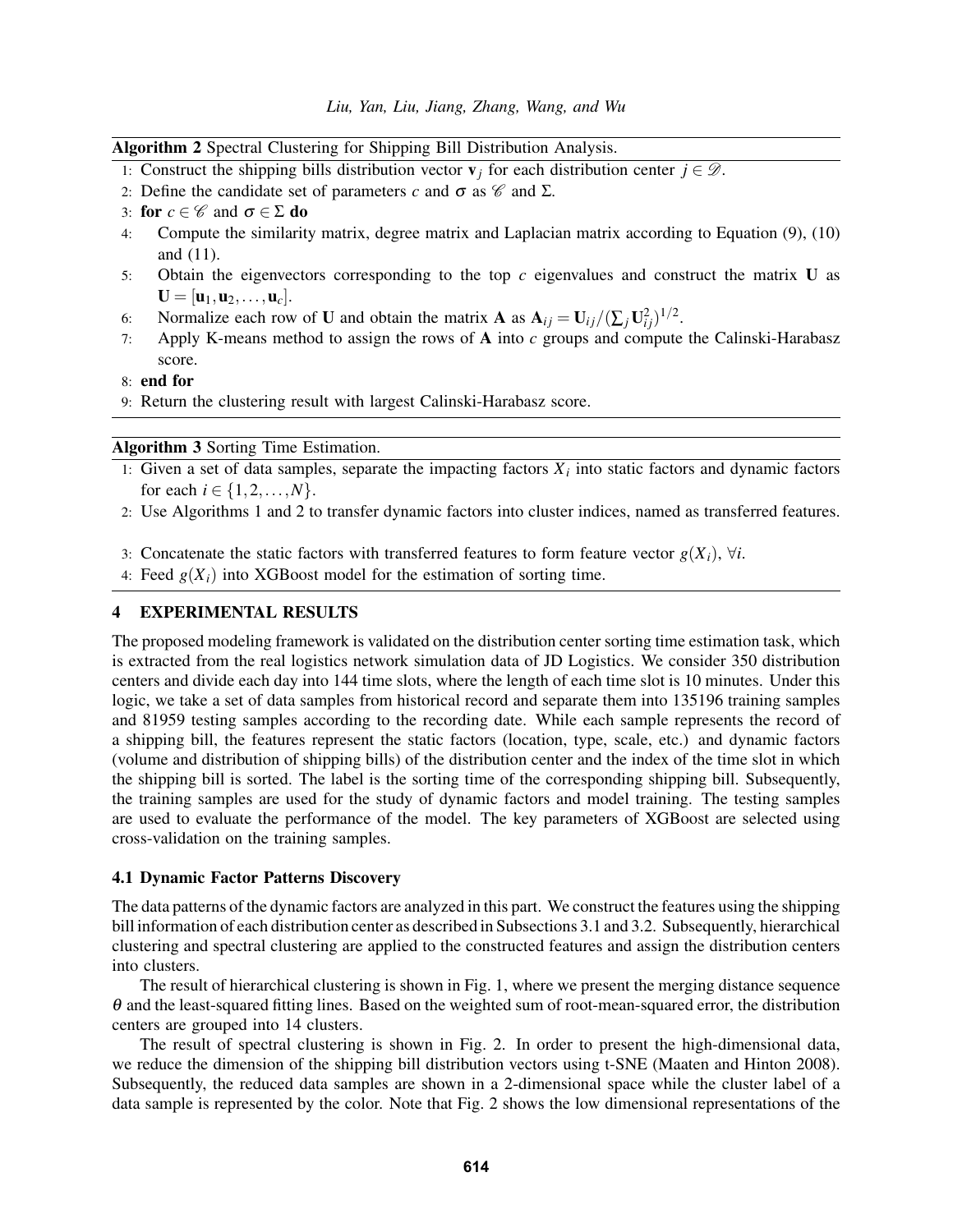

<span id="page-7-0"></span>Figure 1: The distribution centers are grouped into 14 clusters based on the volume of shipping bills using hierarchical clustering.

shipping bill distribution vectors and the X and Y values of a point do not have a physical meaning. Thus, the X and Y axis of Fig. [2](#page-7-1) are not labeled. It can be observed from Fig. [2](#page-7-1) that the distribution centers are divided into 33 clusters including 3 major clusters and several minor ones. After clustering, the cluster indices obtained from both techniques are used as features of the data samples.



<span id="page-7-1"></span>Figure 2: The distribution centers are grouped into 33 clusters based on the distribution of shipping bills over the day using spectral clustering.

## 4.2 Sorting Time Estimation

In this part, XGBoost is employed to train the estimation model using the training samples. Comparison study is also conducted, where the sorting time of a testing sample is estimated by the average sorting time of training samples corresponding to the same distribution center at the time slot. This is referred to as "average method". The estimation results of the aforementioned methods on testing samples are compared in terms of mean absolute percentage error (MAPE).

The absolute percentage error for each data sample of the proposed method and average method are shown in Fig. [3\(](#page-8-0)a) and Fig. [3\(](#page-8-0)b), respectively. It can be obviously observed from the figures that the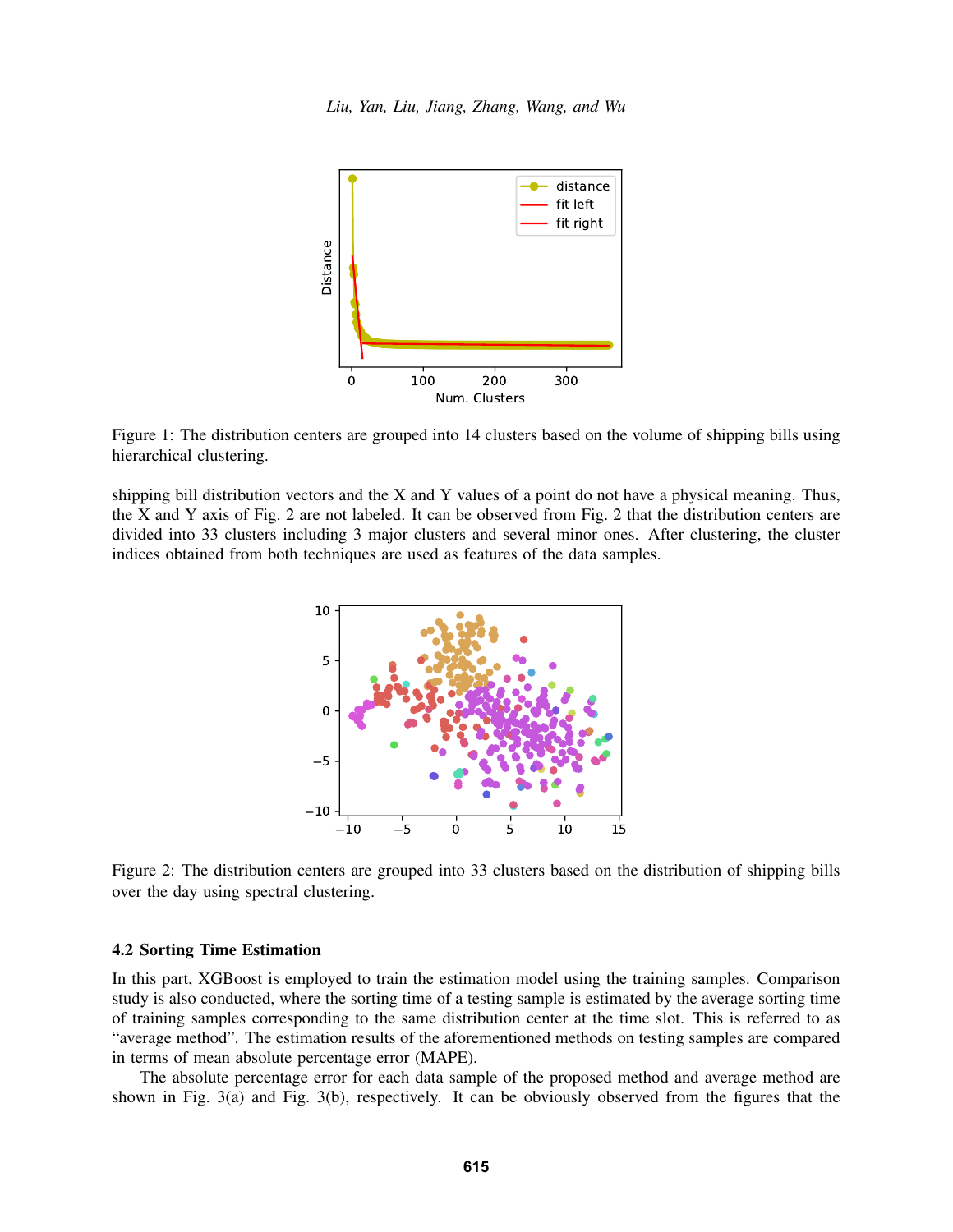

<span id="page-8-0"></span>Figure 3: The MAPE of the proposed method is 0.6617 while that of average method is 1.3531.

estimation error of the proposed method is much smaller than that of the average method. Furthermore, the MAPE of the proposed method is 0.6617 while that of average method is 1.3531, which is more than twice of the proposed method. That is because it considers various impacting factors and learns the underlying connections of them with distribution center sorting time, other than simply smoothing on the historical records.

Another important observation we can make is that the sorting time of 3715 testing samples cannot be estimated using average method. That is because the distribution center and time slot combinations of these data samples have not appeared in the training samples. This can verify the aforementioned weakness of sampling and statistical based methods, which is the vulnerability to the absence of data with the same configuration. However, the proposed method is not limited to this issue and can always generate a reasonable result even when the considered configuration have not been visited in the past experience.



<span id="page-8-1"></span>Figure 4: The MAPE is 0.6617 when transferring dynamic factors using clustering techniques while it is 0.6689 when directly using the dynamic factors as features.

In order to analyze the impact induced by transferring dynamic factors into static features, another set of experiment is conducted. In this set of experiment, we keep the general settings, but directly use the raw dynamic factors as features other than transferring them through the clustering methods in Section [3.](#page-4-0) The absolute mean errors by using transferred features and directly using raw dynamic factors are shown in Fig. [4\(](#page-8-1)a) and Fig. [4\(](#page-8-1)b), respectively. Intuitively, the feature transformation should induce a loss of information and degrade the modeling accuracy. However, as can be observed from these figures, the estimation errors in these scenarios are very close. It means that transferring the dynamic factors into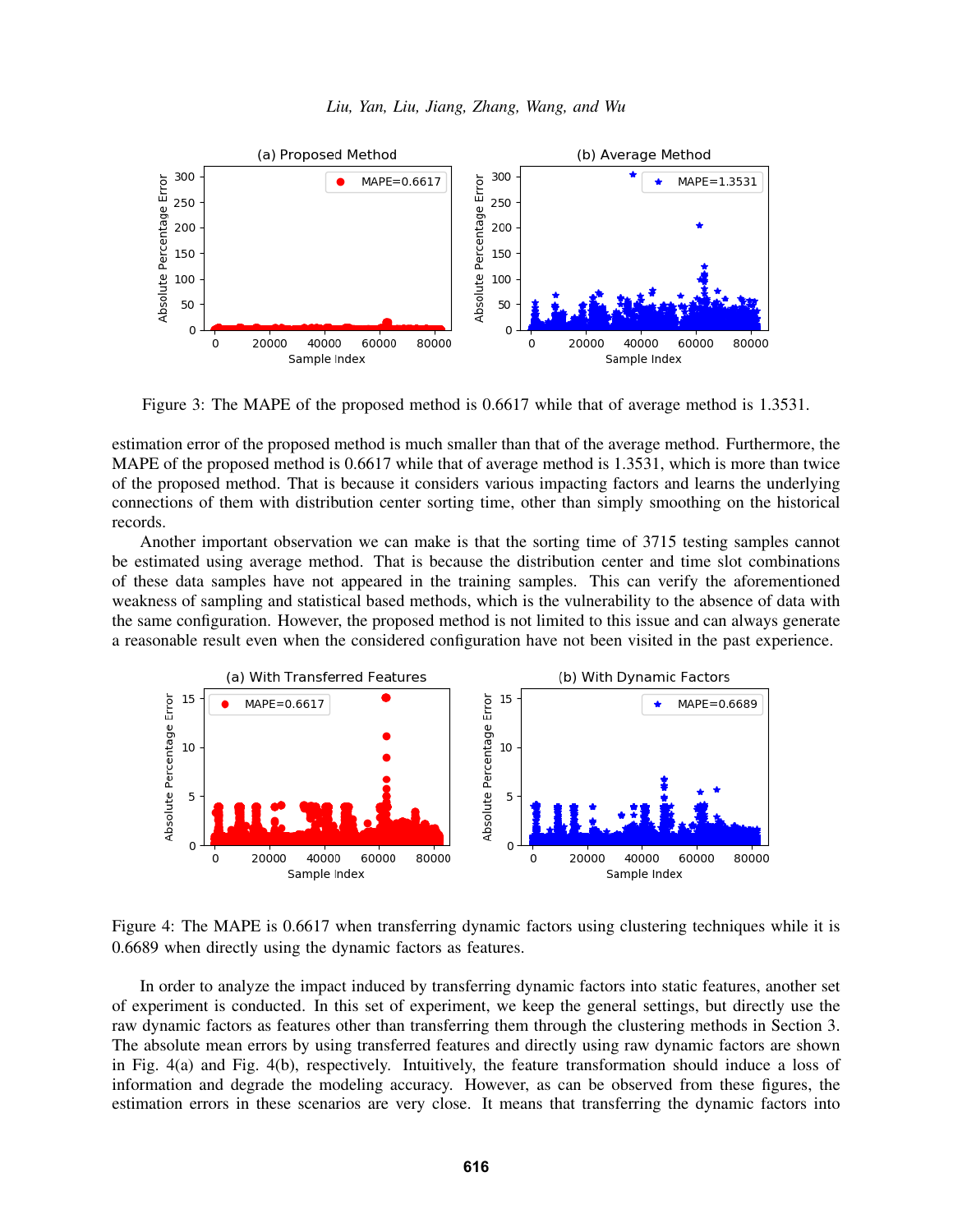### *Liu, Yan, Liu, Jiang, Zhang, Wang, and Wu*

static features did not sacrifice the estimation accuracy. On the contrary, there is a slight reduction on the estimation error. That is because the clustering operation is able to extract the dominant underlying patterns from the dynamic factors and mitigate the interference induced by the fluctuations.

<span id="page-9-3"></span>Table 1: The sorting time estimation using different regression methods and feature engineering mechanisms are compared here. For each combination of regression method and feature engineering mechanism, the resulted MAPE is recorded in this table.

|                                           | <b>XGBoost</b> | <b>CART</b> |
|-------------------------------------------|----------------|-------------|
| Static + Hierarchical&Spectral Clustering | 0.6617         | 1.8090      |
| Static + Spectral Clustering              | 0.6636         | 1.9363      |
| Static + Hierarchical Clustering          | 0.6668         | 1.9922      |
| <b>Static Features Only</b>               | 0.6670         | 2.2513      |
| <b>Clustered Dynamic Features Only</b>    | 0.7239         | 5.2311      |

Although our proposed modeling framework is not limited to any specific regression method, different technique may induce different estimation quality due to the prediction capability. Furthermore, feature engineering is also a critical part that impacts the modeling accuracy. As regression techniques and feature engineering mechanisms are both important to the developed estimation framework, we would like to evaluate the contribution of each part in order to draw a deeper insight of the sorting time estimation problem. For regression techniques, we compare XGBoost and classification and regression tree (CART) to show the improvement brought by the boosting mechanism. For feature engineering, we compare the proposed combination of features (Static+Hierarchical&Spectral Clustering) to other sets of features consisted of only static features, only clustered dynamic features and the feature sets containing static features and one clustered dynamic feature. The MAPEs for the combinations of feature engineering mechanism and regression method are summarized in Table [1.](#page-9-3) It can be observed from these results that XGBoost demonstrates a much superior estimation accuracy compared to CART on all combinations of features due to the advantages of boosting. We can also observe from the comparison of features that the model with only static features can serve as a reasonably good base model while the clustered dynamic features can bring additional improvements. In addition, simultaneously using hierarchical clustered features of the shipping bill volume and spectral clustered features of shipping bill distribution can further reduce the MAPE than using only one clustered feature.

# <span id="page-9-1"></span>5 CONCLUSION

In this work, a machine learning framework is developed for the input parameter modeling of large-scale logistics networks simulation. It uses supervised learning to construct a mapping from the impacting factors to desired input data. Furthermore, it applies clustering techniques to analyze the dynamic factors and transfer them into static features. This mitigates the limitation induced by the lacking of future data. The proposed modeling framework is validated using the real logistics network simulation data from JD Logistics. As demonstrated by the experimental results, the proposed modeling framework outperforms conventional method on estimation accuracy.

# **REFERENCES**

<span id="page-9-2"></span>Bach, F. R., and M. I. Jordan. 2003. "Learning spectral clustering". In *Proceedings of the 16th International Conference on Neural Information Processing Systems*, 305–312.

<span id="page-9-0"></span>Barton, R. R. 2012. "Tutorial: Input uncertainty in outout analysis". In *Proceedings of the 2012 Winter Simulation Conference*, edited by C. Laroque, J. Himmelspach, R. Pasupathy, O. Rose, and A. M. Uhrmacher, 1–12. Piscataway, New Jersey: Institute of Electrical and Electronics Engineers, Inc.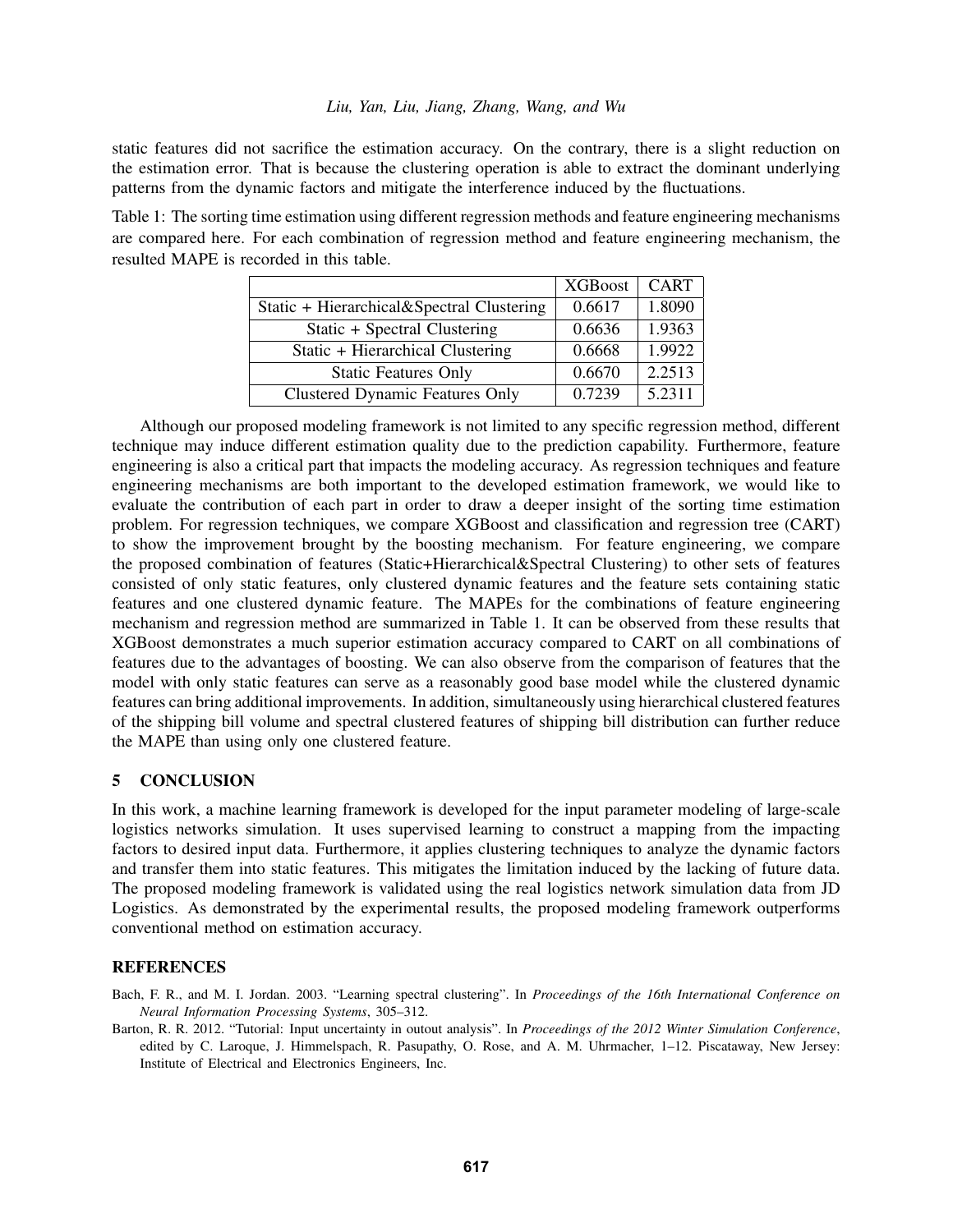- <span id="page-10-12"></span>Batata, O., V. Augusto, and X. Xie. 2018. "Mixed machine learning and agent-based simulation for respite care evaluation". In *Proceedings of the 2018 Winter Simulation Conference*, edited by M. Rabe, A. A. Juan, N. Mustafee, A. Skoogh, S. Jain, and B. Johansson, 2668–2679. Piscataway, New Jersey: Institute of Electrical and Electronics Engineers, Inc.
- <span id="page-10-19"></span>Calinski, T., and H. JA. 1974, 01. "A dendrite method for cluster analysis". ´ *Communications in Statistics - Theory and Methods* 3:1–27.
- <span id="page-10-15"></span>Chen, T., and C. Guestrin. 2016. "XGBoost: A scalable tree boosting system". In *Proceedings of the 22nd ACM SIGKDD International Conference on Knowledge Discovery and Data Mining*, 785–794.
- <span id="page-10-10"></span>Elbattah, M., O. Molloy, and B. P. Zeigler. 2018. "Designing care pathways using simulation modeling and machine learning". In *Proceedings of the 2018 Winter Simulation Conference*, edited by M. Rabe, A. A. Juan, N. Mustafee, A. Skoogh, S. Jain, and B. Johansson, 1452–1463. Piscataway, New Jersey: Institute of Electrical and Electronics Engineers, Inc.
- <span id="page-10-11"></span>Feng, K., S. Chen, and W. Lu. 2018. "Machine learning based construction simulation and optimization". In *Proceedings of the 2018 Winter Simulation Conference*, edited by M. Rabe, A. A. Juan, N. Mustafee, A. Skoogh, S. Jain, and B. Johansson, 2025–2036. Piscataway, New Jersey: Institute of Electrical and Electronics Engineers, Inc.
- <span id="page-10-0"></span>Ghiani, G., G. L., and R. Musmanno. 2013. *Introduction to Logistics Systems Management*. 2nd ed. Chichester, West Sussex, United Kingdom: John Wiley Sons.
- <span id="page-10-13"></span>Giabbanelli, P. J. 2019. "Solving challenges at the interface of simulation and big data using machine learning". In *Proceedings of the 2019 Winter Simulation Conference*, edited by N. Mustafee, K.-H. Bae, S. Lazarova-Molnar, M. Rabe, C. Szabo, P. Haas, and Y.-J. Son, 572–583. Piscataway, New Jersey: Institute of Electrical and Electronics Engineers, Inc.
- <span id="page-10-14"></span>Hoog, V. D., and Sander. 2019. "Surrogate modelling in (and of) agent-based models: A prospectus". *Computational Economics* 53(3):1245–1263.
- <span id="page-10-7"></span>Law, A. M. 2013. "A tutorial on how to select simulation input probability distributions". In *Proceedings of the 2013 Winter Simulations Conference*, edited by R. Pasupathy, S.-H. Kim, A. Tolk, R. Hill, and M. E. Kuhl, 306–320. Piscataway, New Jersey: Institute of Electrical and Electronics Engineers, Inc.
- <span id="page-10-8"></span>Li, Y., and W. Ji. 2019. "Enhanced input modeling for construction simulation using bayesian deep neural networks". In *Proceedings of the 2019 Winter Simulation Conference*, edited by N. Mustafee, K.-H. Bae, S. Lazarova-Molnar, M. Rabe, C. Szabo, P. Haas, and Y.-J. Son, 2978–2985. Piscataway, New Jersey: Institute of Electrical and Electronics Engineers, Inc.
- <span id="page-10-20"></span>Maaten, L., and G. Hinton. 2008. "Visualizing high-dimensional data using t-SNE". *Journal of Machine Learning Research* 9:2579– 2605.
- <span id="page-10-9"></span>Negahban, A. 2017. "Neural networks and agent-based diffusion models". In *Proceedings of the 2017 Winter Simulation Conference*, edited by W. K. V. Chan, A. D'Ambrogio, G. Zacharewicz, N. Mustafee, G. Wainer, and E. Page, 1407–1418. Piscataway, New Jersey: Institute of Electrical and Electronics Engineers, Inc.
- <span id="page-10-18"></span>Ng, A. Y., M. I. Jordan, and Y. Weiss. 2001. "On Spectral Clustering: Analysis and an Algorithm". In *Proceedings of the 14th International Conference on Neural Information Processing Systems: Natural and Synthetic*, 849–856.
- <span id="page-10-16"></span>P. Tan, M. S., and V. Kumar. 2006. *Introduction to Data Mining*. Addison-Wesley.
- <span id="page-10-4"></span>Poropudas, J., J. Pousi, and K. Virtanen. 2011. "Multiple input and multiple output simulation metamodeling using Bayesian networks". In *Proceedings of the 2011 Winter Simulation Conference*, edited by S. Jain, R. R. Creasey, J. Himmelspach, K. P. White, and M. Fu, 569–580. Piscataway, New Jersey: Institute of Electrical and Electronics Engineers, Inc.
- <span id="page-10-2"></span>Rabe, M., M. Ammouriova, and D. Schmitt. 2018a. "Improving the performance of a logistics assistance system for materials trading networks by grouping similar actions". In *Proceedings of the 2018 Winter Simulation Conference*, edited by M. Rabe, A. A. Juan, N. Mustafee, A. Skoogh, S. Jain, and B. Johansson, 2861–2872. Piscataway, New Jersey: Institute of Electrical and Electronics Engineers, Inc.
- <span id="page-10-1"></span>Rabe, M., M. Ammouriova, and D. Schmitt. 2018b. "Utilizing domain-specific information for the optimization of logistics networks". In *Proceedings of the 2018 Winter Simulation Conference*, edited by M. Rabe, A. A. Juan, N. Mustafee, A. Skoogh, S. Jain, and B. Johansson, 2873–2884. Piscataway, New Jersey: Institute of Electrical and Electronics Engineers, Inc.
- <span id="page-10-5"></span>Rabe, M., and A. A. Scheidler. 2014. "An approach for increasing the level of accuracy in Supply Chain simulation by using patterns on input data". In *Proceedings of the 2014 Winter Simulation Conference*, edited by A. Tolk, S. Y. Diallo, I. O. Ryzhov, L. Yilmaz, S. Buckley, and J. A. Miller, 1897–1906. Piscataway, New Jersey: Institute of Electrical and Electronics Engineers, Inc.
- <span id="page-10-3"></span>Rushton, A., P. C., and P. Baker. 2006. *The Handbook of Logistics and Distribution Management*. 3rd ed. London: Kogan Page.
- <span id="page-10-17"></span>Salvador, S., and P. Chan. 2004. "Determining the number of clusters/segments in hierarchical clustering/segmentation algorithms". In *Proceedings of the 16th IEEE International Conference on Tools with Artificial Intelligence*, 576–584.
- <span id="page-10-6"></span>Xie, W., B. L. Nelson, and R. R. Barton. 2014. "Statistical uncertainty analysis for stochastic simulation with dependent input models". In *Proceedings of the 2014 Winter Simulation Conference*, edited by A. Tolk, S. Y. Diallo, I. O. Ryzhov,